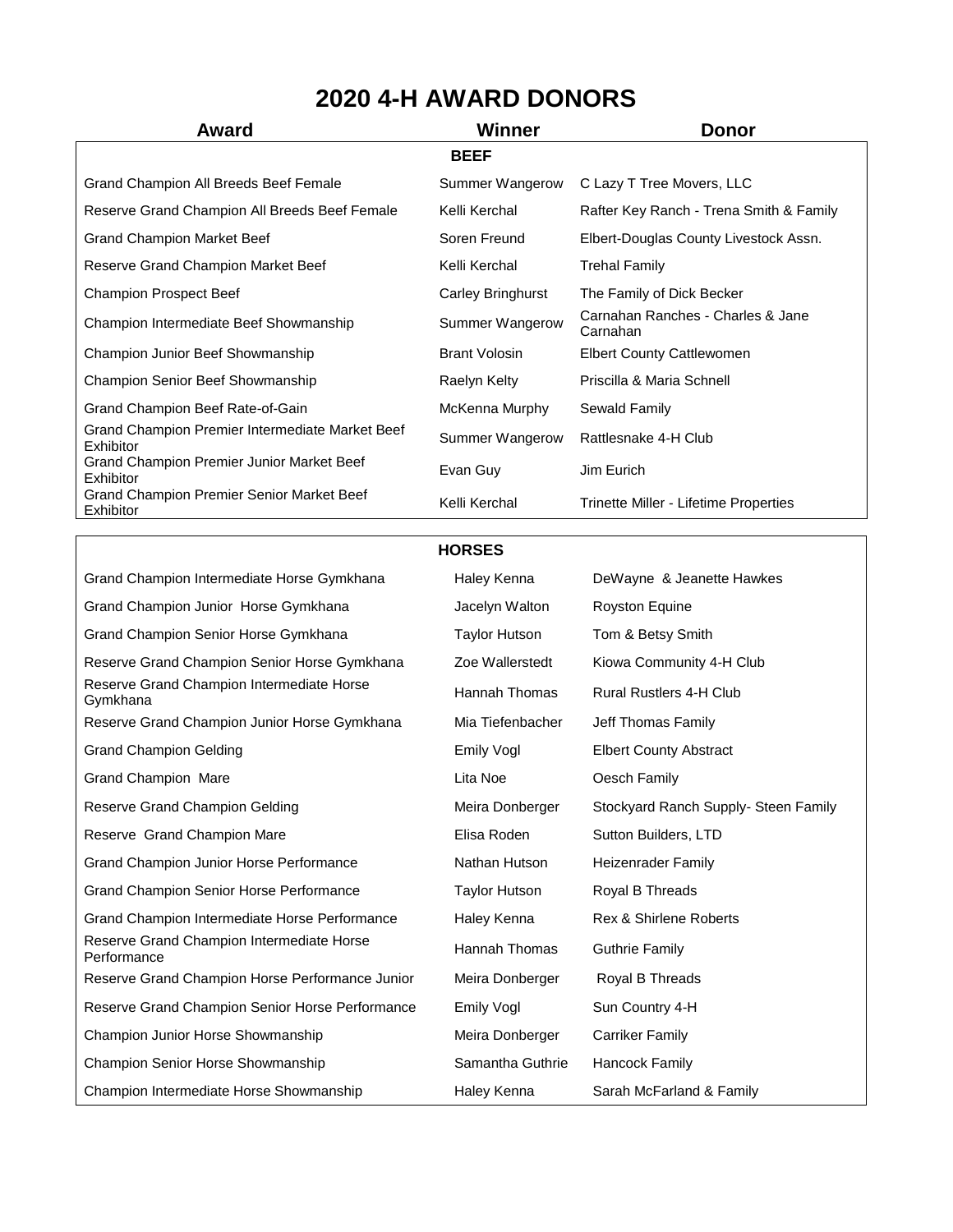| <b>Award</b>                              | Winner                          | <b>Donor</b>                  |
|-------------------------------------------|---------------------------------|-------------------------------|
|                                           | <b>RANCH HORSE &amp; ROPING</b> |                               |
| <b>Grand Champion Senior Ranch Horse</b>  | <b>Taylor Hutson</b>            | Jim & Paula Burke             |
| <b>Grand Champion Junior Ranch Horse</b>  | Elisa Roden                     | Sigmon Family                 |
| Reserve Grand Champion Senior Ranch Horse | Zoe Wallerstedt                 | Pennington Family             |
| Reserve Grand Champion Junior Ranch Horse | Jel Wallerstedt                 | <b>Royston Equine</b>         |
| Champion Breakaway Roper                  | Marina Guynn                    | Interstate Mechanical         |
| <b>Champion Steer Stopping</b>            | Sage Massey                     | <b>Bucking Horse Futurity</b> |
| Champion Team Roper                       | Kade Bitterman                  | <b>Buddy Strachan Family</b>  |
| <b>Champion Team Roper</b>                | Raegan Massey                   | <b>Buddy Strachan Family</b>  |

**SHEEP**

| <b>Grand Champion Breeding Ewe</b>                            | Kodi Monks             | <b>Zion Family</b>                     |
|---------------------------------------------------------------|------------------------|----------------------------------------|
| Reserve Grand Champion Breeding Ewe                           | <b>Bernice Summers</b> | <b>Kelty Construction</b>              |
| Grand Champion Market Lamb                                    | Soren Freund           | SSL Fence & Retaining Wall             |
| Reserve Grand Champion Market Lamb                            | <b>Bernice Summers</b> | <b>Kerchal Family</b>                  |
| <b>Champion Prospect Lamb</b>                                 | Wes Noe                | Tammi Schneider - TSS Real Estate. Inc |
| Champion Junior Sheep Showmanship                             | <b>Bernice Summers</b> | Pat & Terri Kelley                     |
| Champion Intermediate Sheep Showmanship                       | Carley Bringhurst      | Crawford Family                        |
| <b>Champion Senior Sheep Showmanship</b>                      | Soren Freund           | Stockyards Ranch Supply - Steen Family |
| Grand Champion Premier Junior Market Lamb Exhibitor           | <b>Bernice Summers</b> | <b>Guthrie Family</b>                  |
| Grand Champion Premier Intermediate Market Lamb<br>Exhibitior | Carley Bringhurst      | <b>High Plains Food Store</b>          |

Grand Champion Premier Senior Market Lamb Exhibitor Soren Freund Duke Family

|                                                               | <b>SWINE</b>             |                                                              |
|---------------------------------------------------------------|--------------------------|--------------------------------------------------------------|
| <b>Grand Champion Breeding Swine</b>                          | Summer<br>Wangerow       | <b>Trostel Family</b>                                        |
| Reserve Grand Champion Breeding Swine                         | Tayden Wangerow          | <b>CO Pork Producers Council</b>                             |
| <b>Grand Champion Market Swine</b>                            | Kinsey Bitterman         | Rodney & Kathleen Koepke                                     |
| Reserve Grand Champion Market Swine                           | <b>Berkley Schneider</b> | <b>Advanced Quality Auto Repair - Dustin</b><br><b>Ullom</b> |
| <b>Champion Prospect Swine</b>                                | Anna Owens               | Betty Hood                                                   |
| <b>Champion Junior Swine Showmanship</b>                      | Victoria Hernandez       | Oeser Family                                                 |
| Champion Intermediate Swine Showmanship                       | Summer<br>Wangerow       | <b>Advanced Quality Auto Repair - Dustin</b><br>Ullom        |
| <b>Champion Senior Swine Showmanship</b>                      | Kinsey Bitterman         | Fordyce Family                                               |
| Grand Champion Premier Junior Market Swine Exhibitor          | Malachi Smith            | Will & Katie White                                           |
| Grand Champion Premier Intermediate Market Swine<br>Exhibitor | Summer<br>Wangerow       | Jantz Family                                                 |
| Grand Champion Premier Senior Market Swine Exhibitor          | Kali Lemon               | Nye Family                                                   |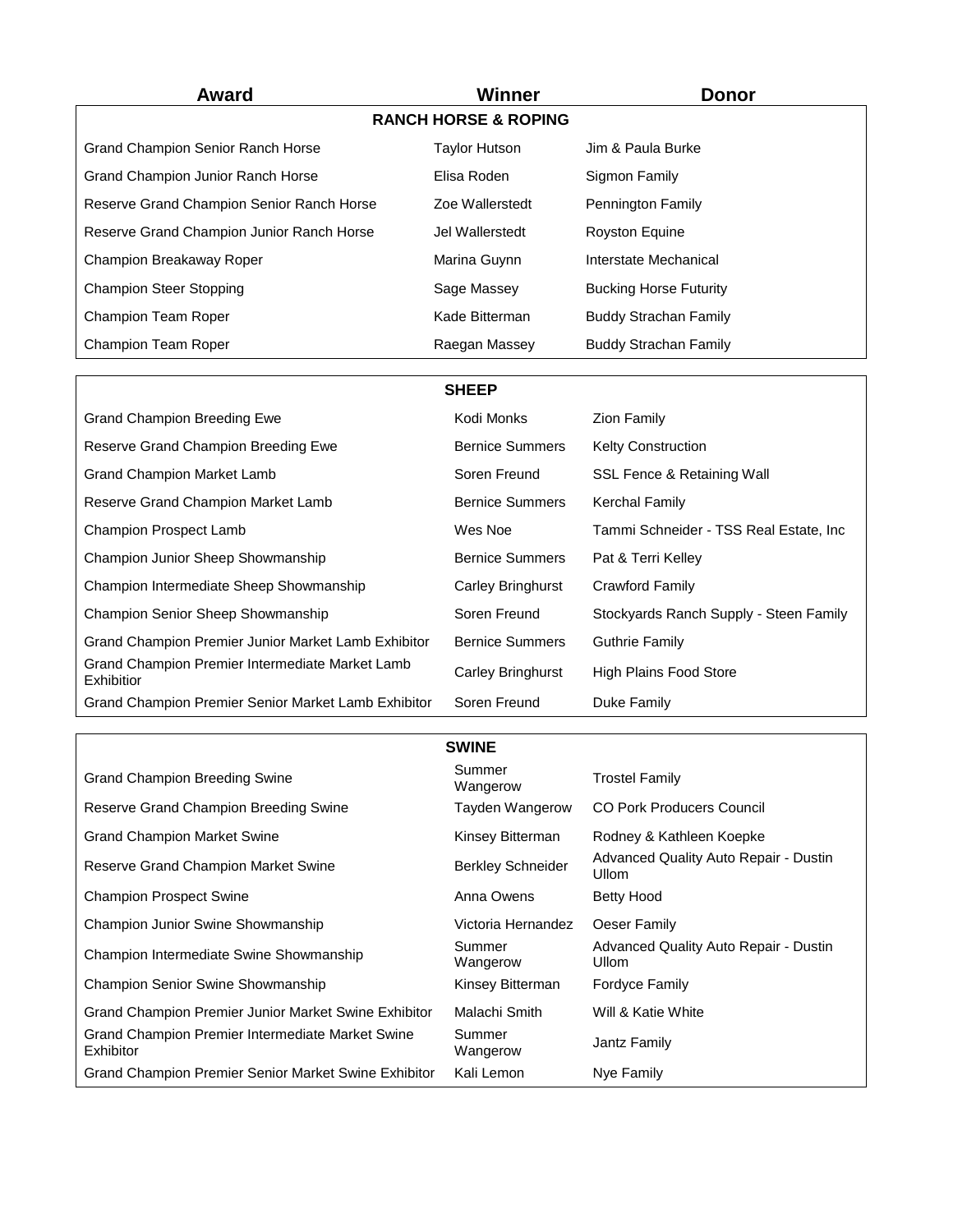| Award                                                          | <b>Winner</b>          | Donor                                  |  |  |
|----------------------------------------------------------------|------------------------|----------------------------------------|--|--|
|                                                                | <b>POULTRY</b>         |                                        |  |  |
| Grand Champion Poultry Best of Show                            | Clara Lindauer         | <b>Oliver Family</b>                   |  |  |
| Reserve Grand Champion Poultry Best of Show                    | Clara Lindauer         | 4C Hauling                             |  |  |
| Grand Champion Bantam Chicken                                  | Clara Lindauer         | Mitchell Land & Cattle Co.             |  |  |
| Reserve Grand Champion Bantam Chicken                          | Antonio Hudson         | Hitchin' Post Hay                      |  |  |
| Grand Champion Large Fowl Chicken                              | Clara Lindauer         | <b>Elbert County Abstract</b>          |  |  |
| Reserve Grand Champion Large Fowl Chicken                      | Antonio Hudson         | Priscilla & Maria Schnell              |  |  |
| <b>Grand Champion Market Poultry</b>                           | Liam Patterson         | George W. Krieger, D.D.S.              |  |  |
| Reserve Grand Champion Market Poultry                          | Nathan Hutson          | Gold Creek 4-H Club                    |  |  |
| Grand Champion Other Show Fowl                                 | Ty Bringhurst          | <b>McElroy Family</b>                  |  |  |
| Reserve Grand Champion Other Show Fowl                         | Nathan Hutson          | Dodge Family                           |  |  |
| Champion Junior Poultry Showmanship                            | Cora Lave              | Oesch Family                           |  |  |
| Champion Intermediate Poultry Showmanship                      | Aliya Almquist         | Oesch Family                           |  |  |
| Champion Senior Poultry Showmanship                            | Clara Lindauer         | High Plains 4-H Club                   |  |  |
|                                                                |                        |                                        |  |  |
|                                                                | <b>DAIRY</b>           |                                        |  |  |
| <b>Grand Champion Dairy Female</b>                             | <b>Titus Smith</b>     | Kali Benson                            |  |  |
| Reserve Grand Champion Dairy Female                            | Levi Cabrera           | Farm Bureau Insurance, Mike Mosher     |  |  |
| Champion Junior Dairy Showmanship                              | Malachi Smith          | <b>Crawford Family</b>                 |  |  |
| Champion Intermediate Dairy Showmanship                        | Josiah Smith           | <b>Crawford Family</b>                 |  |  |
| Champion Senior Dairy Showmanship                              | <b>Titus Smith</b>     | Phil & Irene Brown                     |  |  |
|                                                                | <b>RABBIT</b>          |                                        |  |  |
| <b>Grand Champion Purebred Rabbit</b>                          | Dayton Tervort         | Tom Cimino                             |  |  |
| Reserve Grand Champion Purebred Rabbit                         | Dayton Tervort         | Stockyards Ranch Supply - Steen Family |  |  |
| Grand Champion Rabbit Meat Exhibit                             | Dayton Tervort         | <b>Tervort Family</b>                  |  |  |
| Reserve Grand Champion Rabbit Meat Exhibit                     | Dayton Tervort         | <b>Wassil Family</b>                   |  |  |
| Champion Companion Rabbit                                      | <b>Martial Obrecht</b> | Priscilla & Maria Schnell              |  |  |
| Champion Junior Rabbit/Cavy Showmanship                        | <b>Bailey Barnhart</b> | Oesch Family                           |  |  |
| Champion Interm. Rabbit/Cavy Showmanship                       | Dayton Tervort         | <b>Traci Nowak</b>                     |  |  |
| Champion Senior Rabbit/Cavy Showmanship                        | <b>Trevor Griffin</b>  | <b>Traci Nowak</b>                     |  |  |
| Grand Champion Premier Junior Market Rabbit Exhibitor          | Cade Tervort           | Forty Mile Feed Store & More           |  |  |
| Grand Champion Premier Intermediate Market Rabbit<br>Exhibitor | Dayton Tervort         | Terri L. Coulter Agency                |  |  |
| Grand Champion Premier Senior Market Rabbit Exhibitor          | <b>Trevor Griffin</b>  | JW Towing, LLC                         |  |  |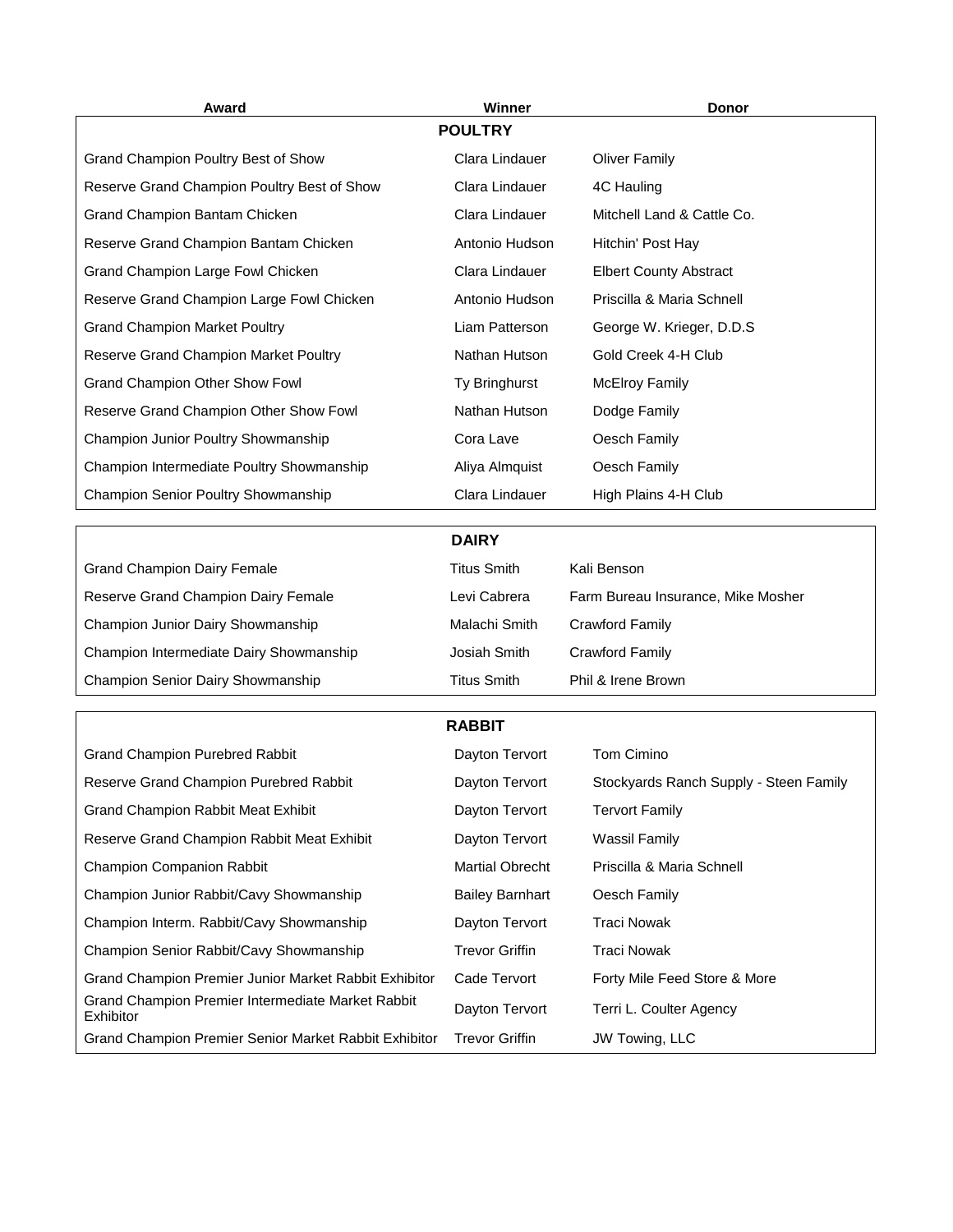| Award                                  | Winner                 | <b>Donor</b>                                  |
|----------------------------------------|------------------------|-----------------------------------------------|
|                                        | <b>DOGS</b>            |                                               |
| Grand Champion Dog                     | Hannah Thomas          | Priscilla & Maria Schnell                     |
| Reserve Grand Champion Dog             | Lauren Ermantrout      | Comanche Veterinary Hospital, Inc.            |
| Champion Junior Dog Showmanship        | <b>Brooklyn Miller</b> | Franktown Animal Clinic                       |
| Champion Intermediate Dog Showmanship  | Haley Kenna            | <b>Taylor Family</b>                          |
| <b>Champion Senior Dog Showmanship</b> | Clara Lindauer         | Stockyards Ranch Supply - The Steen<br>Family |
| <b>Champion Dog Obedience</b>          | Danielle Bogner        | Eli Consulting, LLC                           |
| Champion Dog Rally                     | Danielle Bogner        | J-B Farms, Allen Family                       |

| <b>GENERAL PROJECT EXHIBITS</b> |  |  |
|---------------------------------|--|--|
|---------------------------------|--|--|

| <b>Champion Animal Sciences</b>                | Lyla Harris                   | Hi Plains Veterinary Clinic                |
|------------------------------------------------|-------------------------------|--------------------------------------------|
| <b>Champion Community Sciences</b>             | Kyra Doud                     | "Got Hay" - Ken Holder                     |
| Champion Cake Deco Units 2-3                   | Leilah Tunink                 | <b>Broussard Family</b>                    |
| Champion Cake Deco Unit 1                      | Madison Townly                | Frank & Nancy Lea Messenger                |
| Champion Cake Deco Units 4-12                  | <b>Ryleigh Tunink</b>         | <b>Grant Family</b>                        |
| Champion Foods Project                         | <b>Brindelyn</b><br>Schneider | Young Homemakers                           |
| <b>Champion Natural Resources</b>              | Jake Cleveland                | Agate & Double El Conservation Districts   |
| Champion Woodworking                           | <b>Tanner Grant</b>           | <b>Elbert County Abstract</b>              |
| Champion Scrapbooking                          | Paola Vidales                 | <b>Elbert County Sheriff's Office</b>      |
| Champion Beginning Leathercraft                | Logan Cox                     | <b>Grant Family</b>                        |
| Champion Advanced Leathercraft                 | Malachi Smith                 | Family of Ted & Carol Evanoika             |
| Champion Photography                           | Lita Noe                      | Nutrition Plus, Jan Kochis                 |
| Champion Visual Arts & Ceramics                | Clara Lindauer                | Tammi Schneider - REMAX Accord             |
| <b>Champion Model Rocketry</b>                 | <b>Titus Smith</b>            | Thieman Family                             |
| <b>Champion Mechanical Sciences</b>            | <b>Titus Smith</b>            | Rick & Katee Kolm                          |
| <b>Champion Robotics</b>                       | <b>Titus Smith</b>            | Central Coating, Inc. - Roy Hendrix        |
| Champion Artistic Sewing Intermediate          | <b>Berkley Schneider</b>      | Sun Country FCE                            |
| Champion Artistic Sewing Junior                | Dakotah Lazor                 | Carol Ann Rook & Daughters                 |
| <b>Champion Artistic Sewing Senior</b>         | <b>Brindelyn</b><br>Schneider | Hair by Herrick                            |
| <b>Champion Heritage Arts</b>                  | Sofia Houts                   | Heizenrader Family                         |
| <b>Champion Sewing Advanced</b>                | <b>Brindelyn</b><br>Schneider | Murphy Family                              |
| <b>Champion Sewing Beginner</b>                | Jaceen Zion                   | Oesch Family                               |
| Champion Junior Shoorting Sports Exhibit       | <b>Martial Obrecht</b>        | Duke Family                                |
| Champion Intermediate Shooting Sports Exhibit  | Dayton Tervort                | <b>Guthrie Family</b>                      |
| <b>Champion Senior Shooting Sports Exhibit</b> | Levi Cabrera                  | Mr. Appliance of Douglas County - Hutson's |